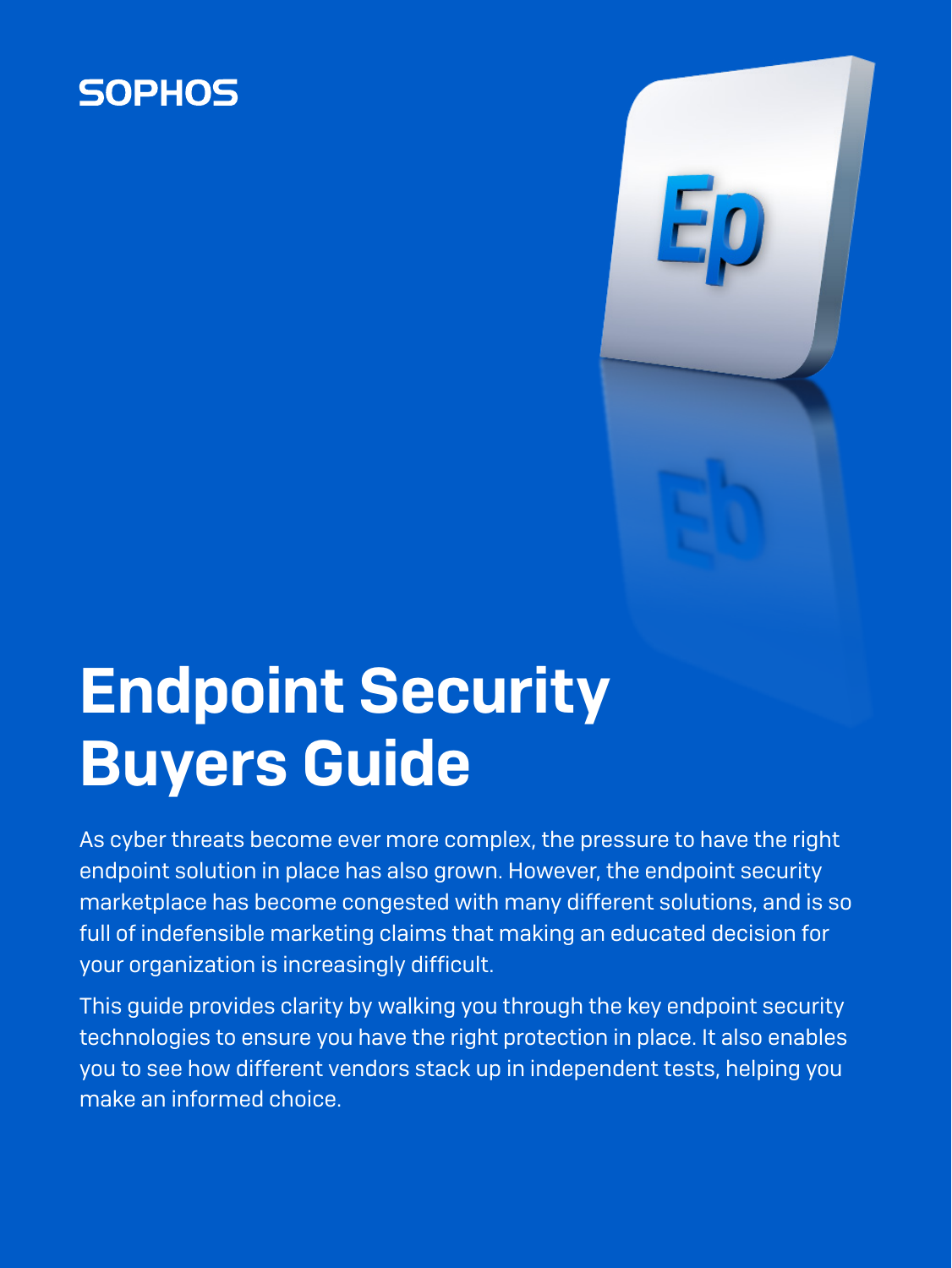### The uncomfortable truth about endpoint security

The endpoint security market is full of hype and extravagant claims. However, the reality is that 68% of organizations fell victim to a cyberattack in the last year<sup>1</sup>. That's why world-class protection is the foundation of any effective security strategy.

However, protection alone is not enough. Four out of five organization admit having a shortage of internal security expertise<sup>1</sup>. With this in mind usability is also essential if hard-pressed IT teams are to make best use of the protection capabilities. You should also assume that a threat will get through your defenses and equip your organization accordingly. This includes having full visibility into how threats enter the organization, where they went, and what they touched so that you can neutralize the attack and plug any security gaps.

Use this guide to understand the protection technologies available and make and informed choice of endpoint protection products.

### Product Features and Capabilities

Endpoint security solutions, sometimes referred to simply as antivirus solutions, may include a variety of foundational (traditional) and modern (next-gen) approaches to preventing endpoint threats. When evaluating solutions, it is important to look for solutions that have a comprehensive set of techniques to stop a wide range of threats. It also is important to understand the threats you are trying to prevent.

### Endpoint Threats

While the threat landscape is constantly evolving, below are some key endpoint threats to consider when evaluating different solutions:

- $\rightarrow$  Portable executables (malware): When endpoint protection is considered, malicious software programs (malware) is often the primary concern. Malware includes both known as well as never-seen-before malware. Often, solutions struggle to detect the unknown malware. This is important, as SophosLabs sees approximately four hundred thousand pieces of unknown malware every day. Solutions should be adept at spotting packed and polymorphic files that have been modified to make them harder to identify.
- $\rightarrow$  Potentially unwanted applications (PUA): PUAs are applications that are not technically malware, but are likely not something you want running on your machine, such as adware. PUA detection has become increasingly important with the rise of cryptomining programs used in cryptojacking attacks.
- $\rightarrow$  Ransomware: More than half of organizations have been hit by ransomware in the past year, costing on average \$133,000 (USD)<sup>2</sup>. The two primary types of ransomware are file encryptors and disk encryptors (wipers). File encryptors are the most common, which encrypt the victim's files and holds them for ransom. Disk encryptors lock up the victim's entire hard drive, not just the files, or wipes it completely.
- Exploit-based and file-less attacks: Not all attacks rely on malware. Exploit-based attacks leverage techniques to take advantage of software bugs and vulnerabilities in order gain access and control of your computer. Weaponized documents (typically a Microsoft Office program that has been crafted or modified to cause damage) and malicious scripts (malicious code often hidden in legitimate programs and websites) are common types of techniques used in these attacks. Other examples include man-in-the-browser attacks (the use of malware to infect a browser, allowing attackers to view and manipulate traffic) and malicious traffic (using web traffic for nefarious purposes, such as contacting a command-and-control server).
- **Active adversary techniques:** Many endpoint attacks involve multiple stages and multiple techniques. Examples of active adversary techniques include privilege escalation (methods used by attackers to gain additional access in a system), credential theft (stealing user names and passwords), and code caves (hiding malicious code inside legitimate applications).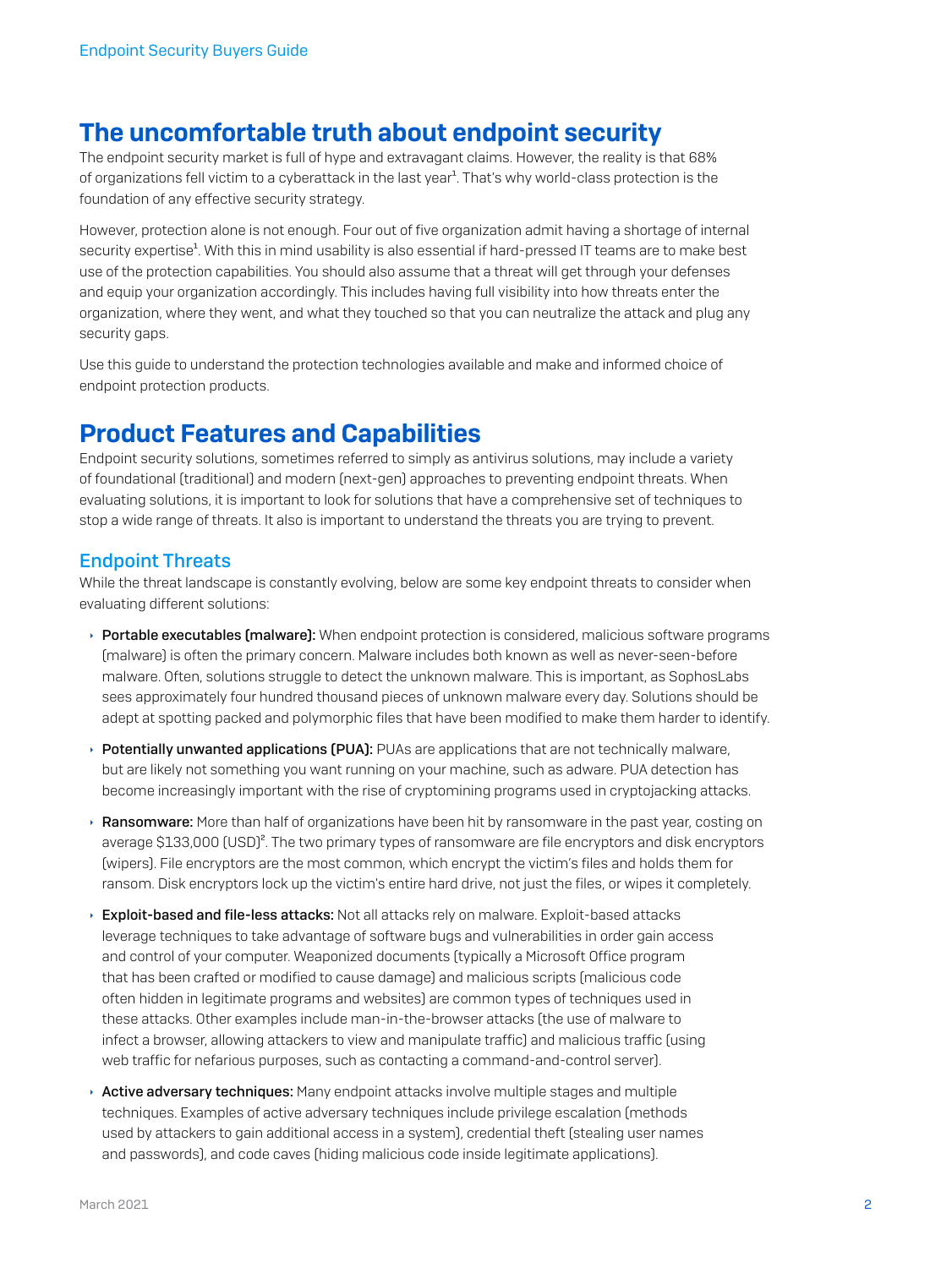### Modern (next-gen) techniques vs. foundational (traditional) techniques

While it may have different names, antivirus solutions have been around for a while and are proven to be very effective against known threats. There are a variety of foundational techniques that traditional endpoint protection solutions have relied on. However, as the threat landscape has shifted, unknown threats, such as malware that has never been seen before, have become more and more common. Because of this, new technologies have come to the marketplace. Buyers should look for a combination of both modern approaches, often referred to as "next-gen" security, as well as proven foundational approaches. Some key capabilities include:

#### Foundational capabilities:

- **Anti-malware/antivirus:** Signature-based detection of known malware. Malware engines should have the ability to inspect not just executables but also other code such as malicious JavaScript found on websites.
- $\rightarrow$  Application lockdown: Preventing malicious behaviors of applications, like a weaponized Office document that installs another application and runs it.
- **Behavioral monitoring/Host Intrusion Prevention Systems (HIPS):** This foundational technology protects computers from unidentified viruses and suspicious behavior. It should include both pre-execution and runtime behavior analysis.
- ▸ Web protection: URL lookup and blocking of known malicious websites. Blocked sites should include those that may run JavaScript to perform cryptomining, and sites that harvest user authentication credentials and other sensitive data.
- $\rightarrow$  Web control: Endpoint web filtering allows administrators to define which file types a user can download from the internet.
- **Data loss prevention (DLP):** If an adversary is able to go unnoticed, DLP capabilities would be able to detect and prevent the last stage of some attacks, when the attacker is attempting to exfiltrate data. This is achieved by monitoring a variety of sensitive data types.

#### Modern capabilities:

- $\rightarrow$  Machine learning: There are multiple types of machine learning methods, including deep learning neural networks, random forest, bayesian, and clustering. Regardless of the methodology, machine learning malware detection engines should be built to detect both known and unknown malware without relying on signatures. The advantage of machine learning is that it can detect malware that has never been seen before, ideally increasing the overall malware detection rate. Organizations should evaluate the detection rate, the false positive rate, and the performance impact of machine learning-based solutions.
- ▶ Anti-exploit: Anti-exploit technology is designed to deny attackers by preventing the tools and techniques they rely on in the attack chain. For example, exploits like EternalBlue and DoublePulsar were used to execute the NotPetya and WannaCry ransomware. Anti-exploit technology stops the relatively small collection of techniques used to spread malware and conduct attacks, warding off many zero-day attacks without having seen them previously.
- $\rightarrow$  Ransomware-specific: Some solutions contain techniques specifically designed to prevent the malicious encryption of data by ransomware. Often ransomware specific techniques will also remediate any impacted files. Ransomware solutions should not only stop file ransomware, but also disk ransomware used in destructive wiper attacks that tamper with the master boot record.
- $\rightarrow$  Credential theft protection: Technology designed to prevent the theft of authentication passwords and hash information from memory, registry, and off the hard disk.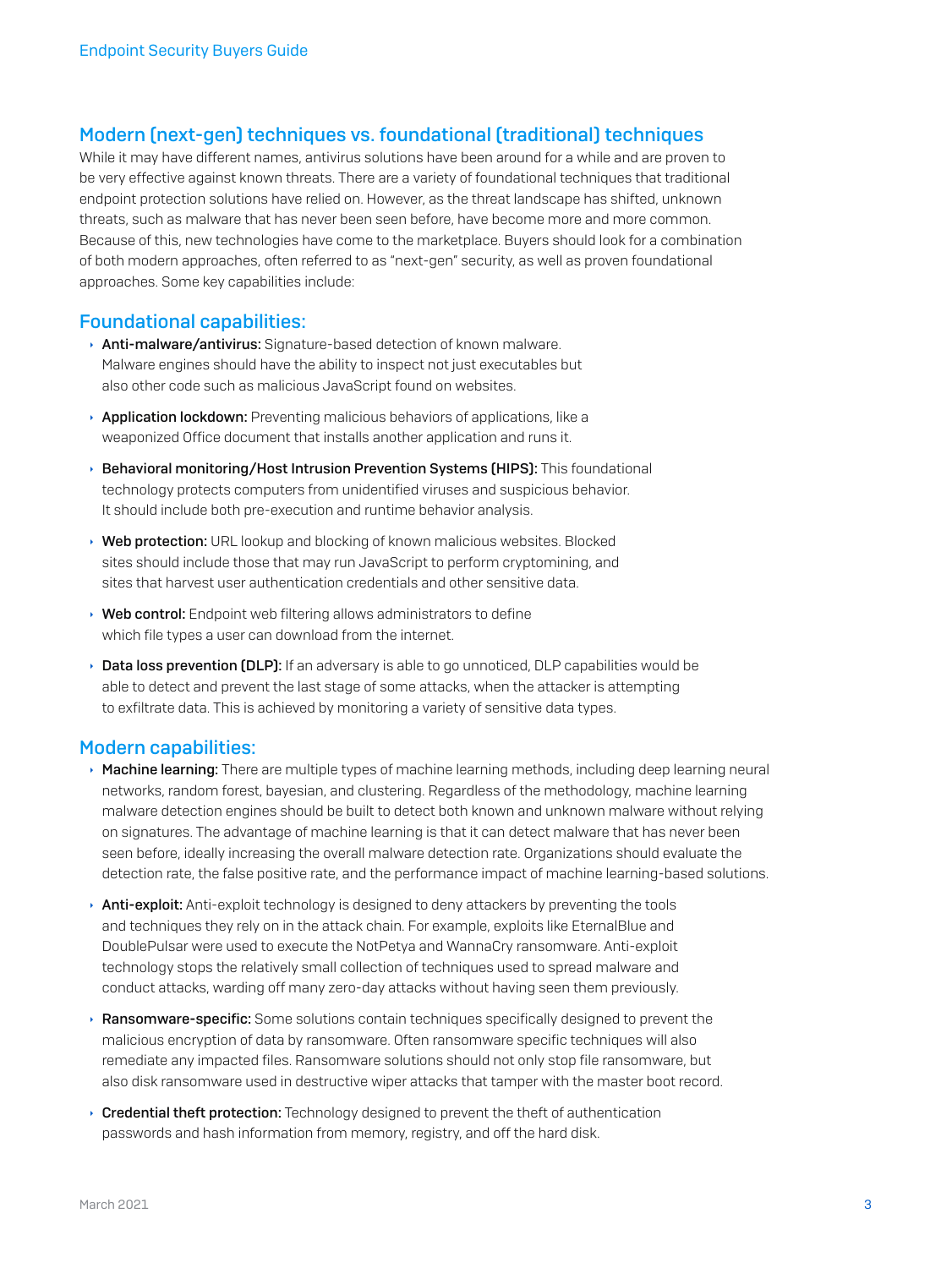- $\rightarrow$  Process protection (privilege escalation): Protection built to determine when a process has a privileged authentication token inserted into it to elevate privileges as part of an active adversary attack. This should be effective regardless of what vulnerability, known or unknown, was used to steal the authentication token in the first place.
- $\rightarrow$  Process protection (code cave): Prevents use of techniques such as code cave and AtomBombing often used by adversaries looking to take advantage of the presence of legitimate applications. Adversaries can abuse these calls to get another process to execute their code.
- $\rightarrow$  Endpoint detection and response (EDR): EDR solutions should be able to provide detailed information when hunting down evasive threats, keeping IT security operations hygiene in excellent health and analyzing detected incidents. It is important to match the size and skillset of your team with the complexity and ease of use of the tool being considered. For example, selecting a solution that provides detailed threat intelligence and guidance, making it quick and easy to respond to a threat.
- $\rightarrow$  Extended detection and response (XDR): XDR goes beyond the endpoint and server, incorporating other data sources such as firewall, email, cloud and mobile. It's designed to give organizations a holistic view of their entire environment, with the ability to drill down into granular detail where needed. All of this information should be correlated in a centralized location, typically known as a data lake where the user can ask and answer business critical questions.
- $\rightarrow$  Incident response/Synchronized Security: Endpoint tools should at a minimum provide insight into what has occurred to help avoid future incidents. Ideally, they would automatically respond to incidents, without a need for analyst intervention, to stop threats from spreading or causing more damage. It is important that incident response tools communicate with other endpoint security tools as well as network security tools.
- $\rightarrow$  Managed Threat Response (MTR): MTR delivers 24/7 threat hunting, detection and response delivered by a team of experts as a fully managed service. Analysts should be able to respond to potential threats, look for indicators of compromise and provide detailed analysis on events that took place, where, when, how and why.

### The "power of the plus": combining multiple techniques for comprehensive endpoint security

When evaluating endpoint solutions, organizations should not just look for one primary feature. Instead, look for a collection of impressive features that encompass both modern techniques, like machine learning, as well as foundational approaches that have been proven to still be effective, and endpoint detection and response (EDR) for investigation and incident response. Relying on one dominant feature, even if it is bestin-class, means that you are vulnerable to single point of failure. Conversely, a defense-in-depth approach, where there is a collection of multiple strong security layers, will stop a wider range of threats. This is what we often refer to as "the power of the plus" – a combination of foundational techniques, plus machine learning, plus anti-exploit, plus anti-ransomware, plus EDR, plus much more.

As part of an endpoint security evaluation, ask different vendors what techniques are included in their solution. How strong are each of their components? What threats are they built to stop? Do they rely only on one primary technique? What if it fails?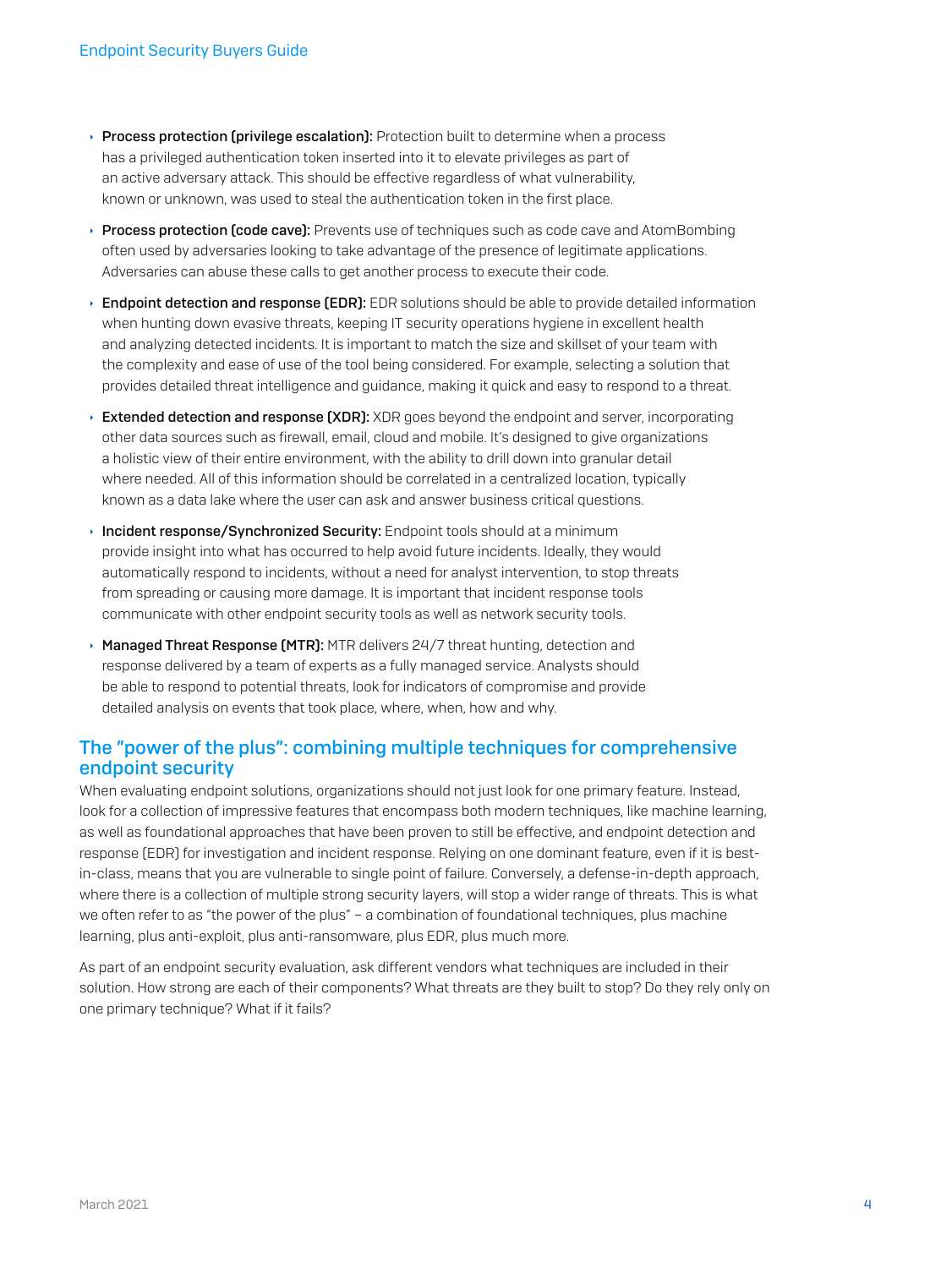### Sophos vs. the Competition

Comparing products with different features is hard enough, but comparing their performance in simulated attacks, where an attacker's actions are potentially infinite and unknown, is nearly impossible. For those who choose to test on their own, an introductory testing guide can be found [here](https://secure2.sophos.com/en-us/security-news-trends/whitepapers/gated-wp/endpoint-security-testing-guide.aspx). However, many organizations choose to rely on third party assessments to aid their buying decisions.

### 360 Degree Assessment & Certification



In the Q4, 2020 MRG Effitas endpoint test Sophos Intercept X blocked 100% of the tested attacks. In addition to Sophos Intercept X, Bitdefender Endpoint Security and Malwarebytes Endpoint Protection received the highest grade (Level 1). ESET Endpoint Security, F-Secure Computer Protection Premium and Microsoft Windows Defender received Level 2.

| <b>TEST EMPLOYED</b>                 | <b>SOPHOS RESULT</b> |
|--------------------------------------|----------------------|
| In the Wild 360 / Full Spectrum Test | 100% block rate      |
| <b>Financial malware</b>             | 100% block rate      |
| Ransomware                           | 100% block rate      |
| PUA / Adware Test                    | 100% block rate      |
| <b>Exploit/Fileless Test</b>         | 100% block rate      |
| <b>False Positive Test</b>           | O false positives    |

Avast Business Antivirus, Avira Antivirus Pro, Symantec Endpoint Protection and Trend Micro Security all failed the test. Read the full report [here.](https://www.mrg-effitas.com/test/360-degree-assessment-certification-q4-2020/)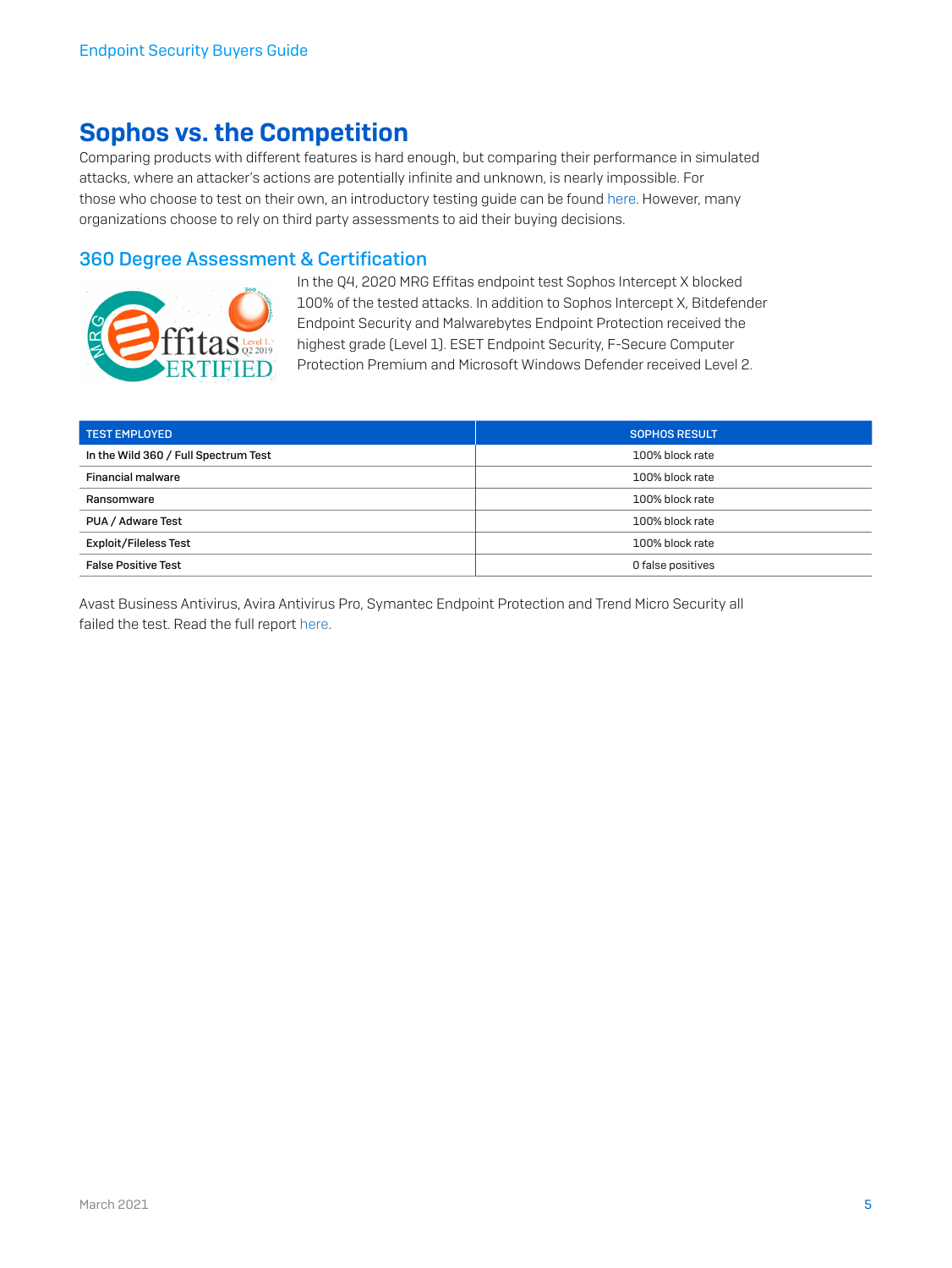### MRG Effitas Malware Protection Test

MRG Effitas conducted a commissioned test comparing the ability of different endpoint protection products to detect malware and potentially unwanted applications (PUA). Six different vendors, including Sophos, were reviewed in the test. Sophos ranked #1 at detecting malware, as well as #1 at detecting potentially unwanted applications. Sophos also had an impressive false positive rate.



Read the complete results [here.](https://secure2.sophos.com/en-us/security-news-trends/reports/mrg/malware-protection-assessment.aspx)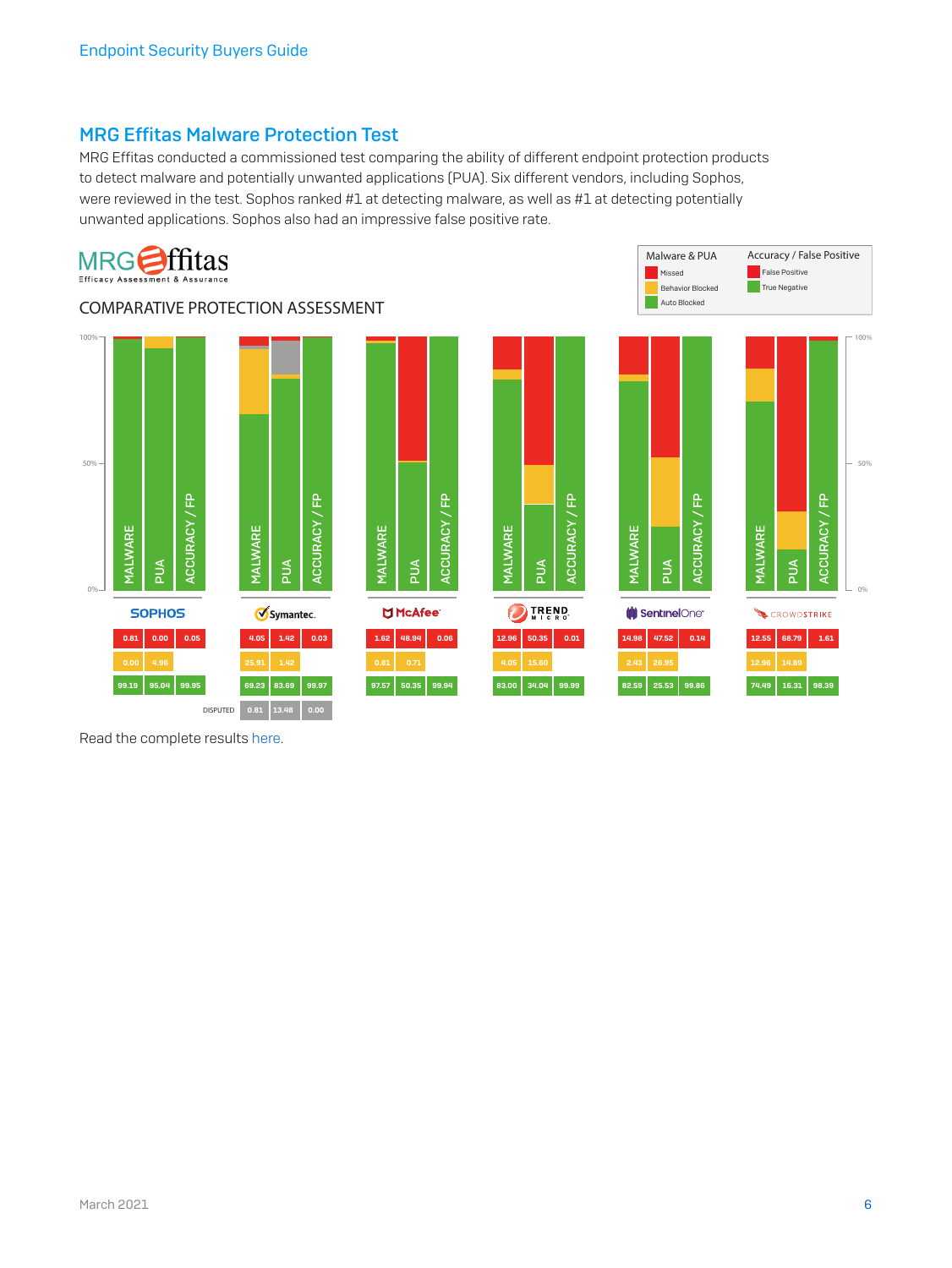### MRG Effitas Exploit and Post-Exploit Protection Test

As a follow up to their malware protection test, MRG Effitas also release a report comparing different endpoint solutions stop specific exploitation techniques. Sophos Intercept X far outperforming the other solutions tested. In fact, Sophos was able to block more than twice the amount of exploit techniques relative to most of the other tools tested.



The full report is available [here.](https://www.mrg-effitas.com/wp-content/uploads/2018/05/MRG_Exploit_Protection.pdf)

#### SE Labs Endpoint Protection Report

SE Labs Endpoint Protection Report Sophos Intercept X Advanced achieved a 100% Total Accuracy Rating for both enterprise endpoint protection and small business endpoint protection in the SE Labs endpoint protection test report (Jan - Mar 2020). Intercept X Advanced has been given a AAA rating by SE Labs in every test they have conducted, dating back to April 2018.

| <b>TOTAL ACCURACY RATINGS</b>                    |                              |                           |       |  |  |
|--------------------------------------------------|------------------------------|---------------------------|-------|--|--|
| Product                                          | <b>Total Accuracy Rating</b> | <b>Total Accuracy [%]</b> | Award |  |  |
| Sophos Intercept X Advanced                      | 1.136                        | 100%                      | AAA   |  |  |
| <b>ESET Endpoint Security</b>                    | 1,136                        | 100%                      | AAA   |  |  |
| Kaspersky Small Office Security                  | 1,136                        | 100%                      | AAA   |  |  |
| <b>Symantec Endpoint Protection Cloud</b>        | 1,117                        | 98%                       | AAA   |  |  |
| <b>Trend Micro Worry-Free Security Services</b>  | 1,114                        | 98%                       | AAA   |  |  |
| <b>McAfee Endpoint Security</b>                  | 1.107                        | 97%                       | AAA   |  |  |
| Microsoft Windows Defender Enterprise            | 1,101                        | 97%                       | AAA   |  |  |
| <b>Bitdefender GravityZone Endpoint Security</b> | 1.099.5                      | 97%                       | AAA   |  |  |
| Webroot SecureAnywhere Endpoint Protection       | 993                          | 87%                       | A     |  |  |

Source: SE Labs Small Business Protection Jan-Mar 2020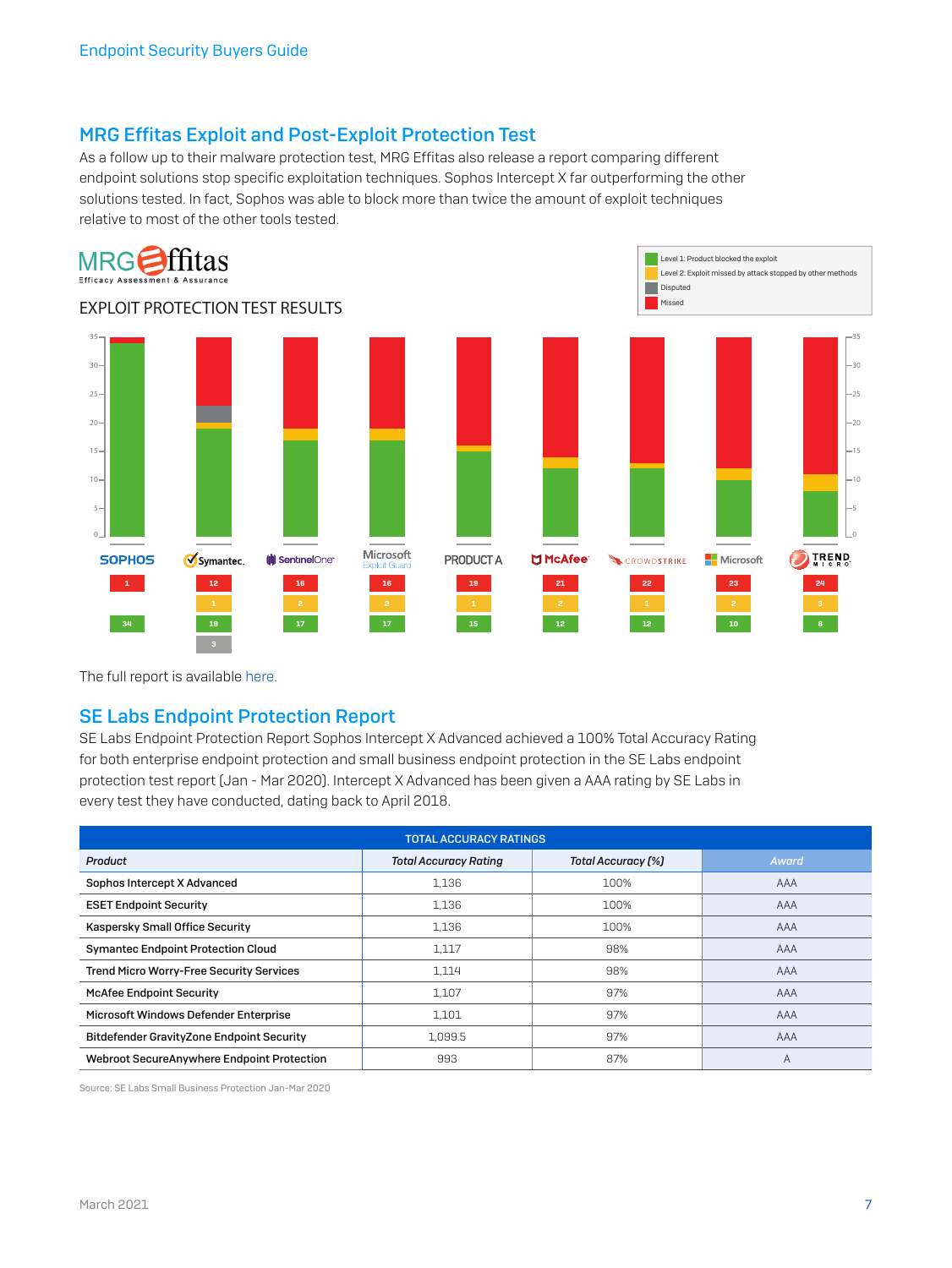#### Endpoint Security Buyers Guide

| <b>TOTAL ACCURACY RATINGS</b>                    |                              |                    |       |  |  |
|--------------------------------------------------|------------------------------|--------------------|-------|--|--|
| Product                                          | <b>Total Accuracy Rating</b> | Total Accuracy [%] | Award |  |  |
| Sophos Intercept X Advanced                      | 1,136                        | 100%               | AAA   |  |  |
| <b>ESET Endpoint Security</b>                    | 1,136                        | 100%               | AAA   |  |  |
| Kaspersky Small Office Security                  | 1,136                        | 100%               | AAA   |  |  |
| <b>Symantec Endpoint Protection Cloud</b>        | 1,117                        | 98%                | AAA   |  |  |
| <b>McAfee Endpoint Security</b>                  | 1,107                        | 97%                | AAA   |  |  |
| Microsoft Windows Defender Enterprise            | 1,101                        | 97%                | AAA   |  |  |
| <b>Bitdefender GravityZone Endpoint Security</b> | 1,099.5                      | 97%                | AAA   |  |  |
| Crowdstrike Falcon                               | 1.089                        | 96%                | AAA   |  |  |
| <b>VIPRE Endpoint Security</b>                   | 1,087                        | 96%                | AAA   |  |  |
| <b>FireEye Endpoint Security</b>                 | 1,052                        | 93%                | AA    |  |  |

Source: SE Labs Small Business Protection Jan-Mar 2020

### Gartner Magic Quadrant for Endpoint Protection Platforms



Source: Gartner (August 2019)

Gartner's Magic Quadrant for Endpoint Protection Platforms is a research tool that rates vendors on completeness of vision and ability to execute. Sophos has been named a "Leader" in the Gartner Magic Quadrant for Endpoint Protection Platforms for the twelfth consecutive report. Gartner praised Sophos for our strong endpoint protection, citing customer confidence in proven anti-ransomware defenses including rollback functionality, broad endpoint detection and response (EDR) threat hunting and IT operations capabilities and centralized management of all Sophos solutions via Sophos Central.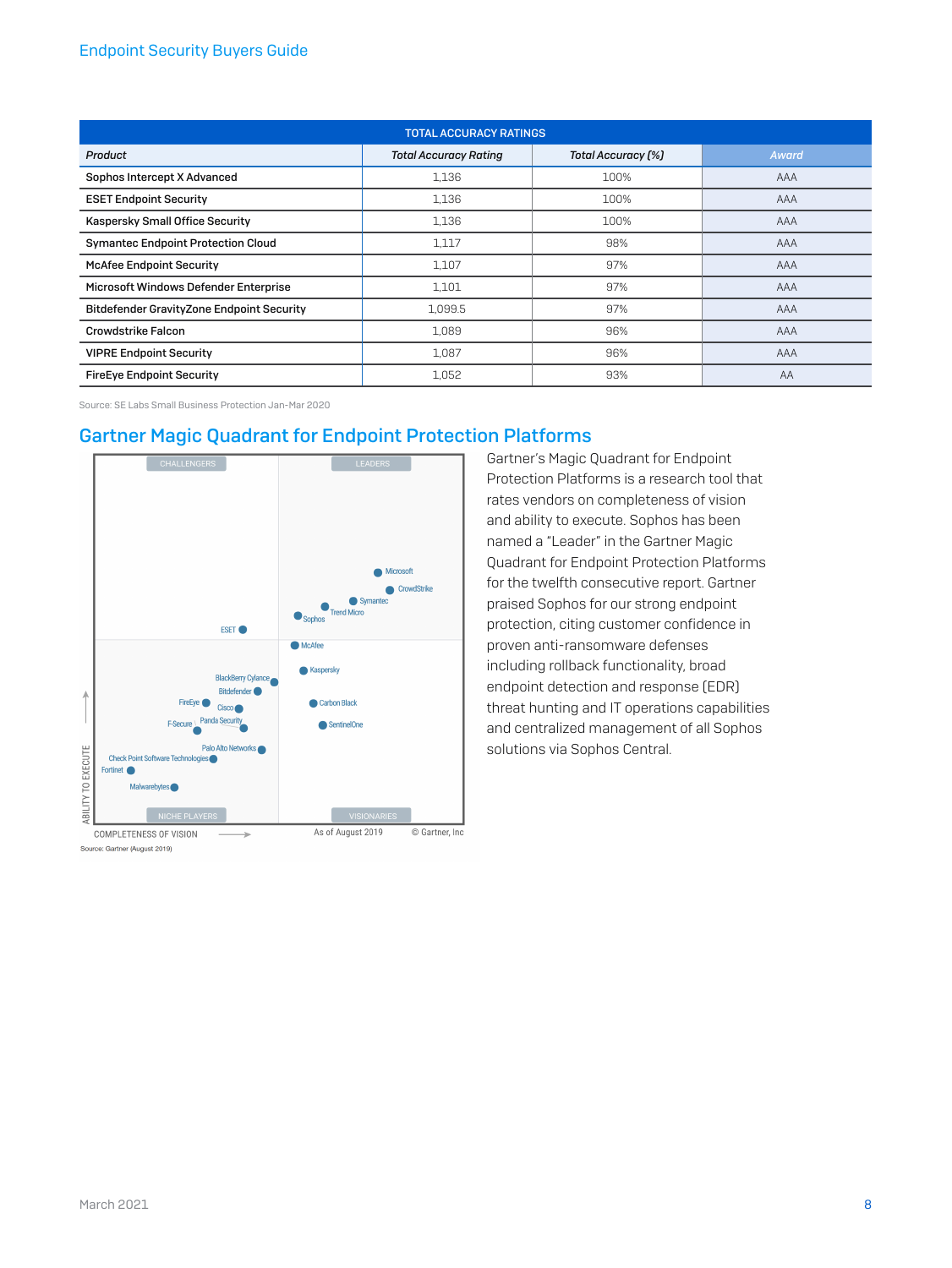### The Forrester Wave™: Endpoint Security Suites

Forrester Research, Inc. conducts extensive product evaluations to create their report, interviewing both endpoint vendors and their customers. They evaluate vendors based on the strength of both their product and their strategy. Sophos has, once again, been named as a Leader in the Forrester Wave for Endpoint Protection Suites.

#### FORRESTER' RESEARCH

#### THE FORRESTER WAVE™

**Endpoint Security Suites** Q3 2019



The full report is available [here.](https://secure2.sophos.com/en-us/security-news-trends/reports/forrester-wave-endpoint-security-suites.aspx)

#### SC Magazine Review:

SC Magazine gave Intercept X full marks, describing it as:

"...a worthy, easy-to-install endpoint security solution that adds expertise by delivering enriched contextual information without adding to security team headcount."

Read the review [here.](https://www.scmagazine.com/review/sophos-intercept-x-advanced-with-edr/)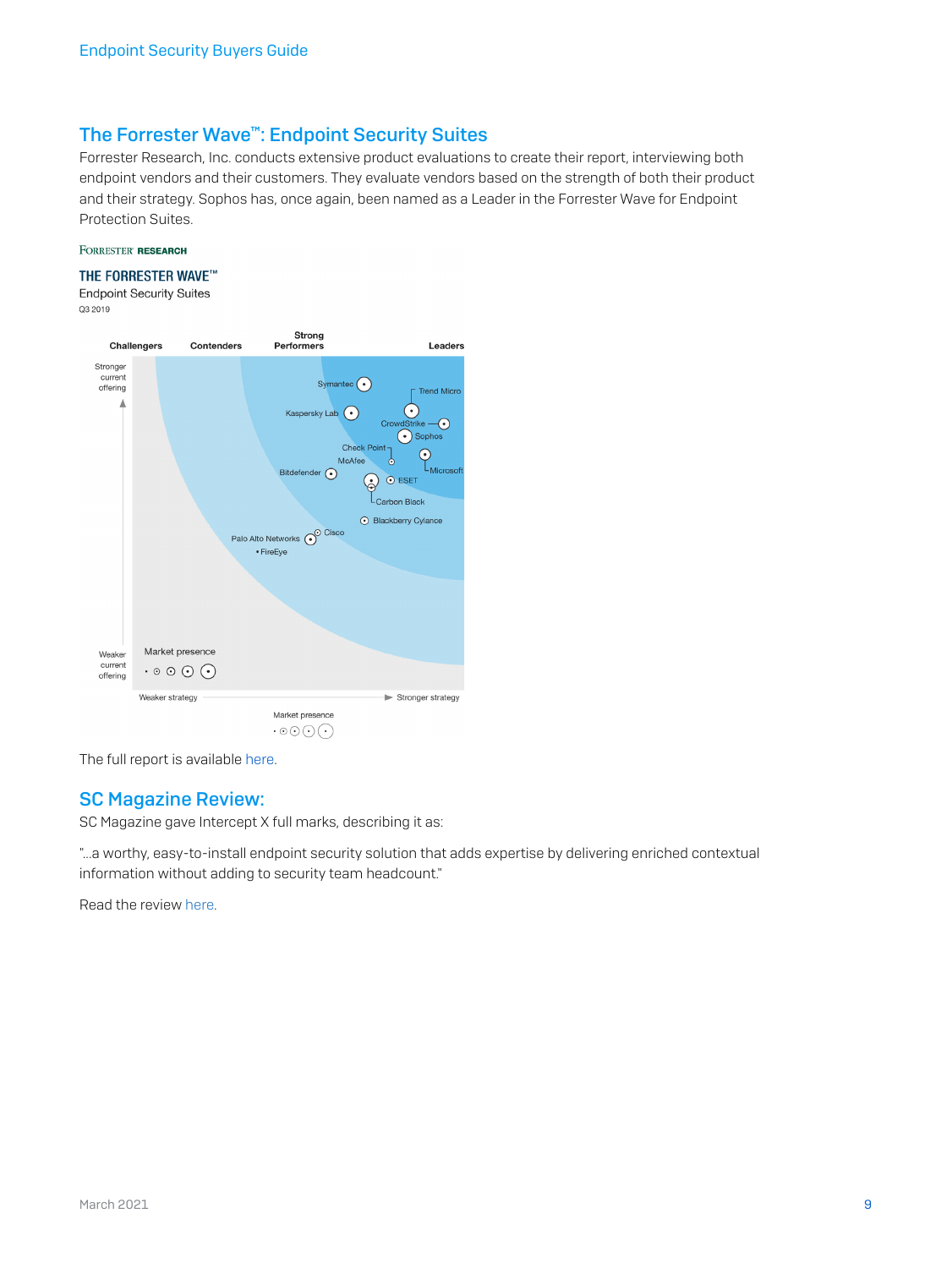### AV Comparatives

Intercept X made its first public AV-Comparatives Business Security Test appearance and ranked #1 for malware detection. We earned a 99.7% detection rate with just one false alarm in the "real world" test, and 99.9% detection and zero false alarms in the "malware" test.

|                                                   | <b>MALWARE PROTECTION RATE</b> | <b>FALSE ALARMS ON COMMON</b><br><b>BUSINESS SOFTWARE</b> |
|---------------------------------------------------|--------------------------------|-----------------------------------------------------------|
| Avast, Bitdefender, Panda, Sophos, SparkCognition | 99.9%                          |                                                           |
| Cisco, Symantec, Trend Micro                      | 99.8%                          | $\cup$                                                    |
| K7, McAfee                                        | 99.7%                          |                                                           |
| Segrite                                           | 99.6%                          | $\Omega$                                                  |
| FireEye, Microsoft                                | 99.5%                          |                                                           |
| CrowdStrike, Endgame, VIPRE                       | 99.2%                          | $\Omega$                                                  |
| Kaspersky Lab                                     | 99.0%                          |                                                           |
| Fortinet                                          | 98.9%                          | $\cap$                                                    |
| <b>ESET</b>                                       | 99.5%                          |                                                           |

Source: AV-Comparatives Business Security Test Jan-Mar 2020

### PC Magazine



PC Magazine noted that Intercept X is "an excellent malware defense solution for businesses of any size." They went on to say that it provides "excellent detection and anti-exploit functionality", "fully integrated Endpoint Detection and Response (EDR)" and "good policy control."

Source:<https://uk.pcmag.com/software/121154/sophos-intercept-x-endpoint-protection>

#### AV-Test (Mac)



Sophos scored a 6/6 on protection, 6/6 on performance and 6/6 for usability.

Source: [https://www.av-test.org/en/antivirus/business-macos/macos-catalina/june-2020/sophos](https://www.av-test.org/en/antivirus/business-macos/macos-catalina/june-2020/sophos-endpoint-9.9-202105/)[endpoint-9.9-202105/](https://www.av-test.org/en/antivirus/business-macos/macos-catalina/june-2020/sophos-endpoint-9.9-202105/)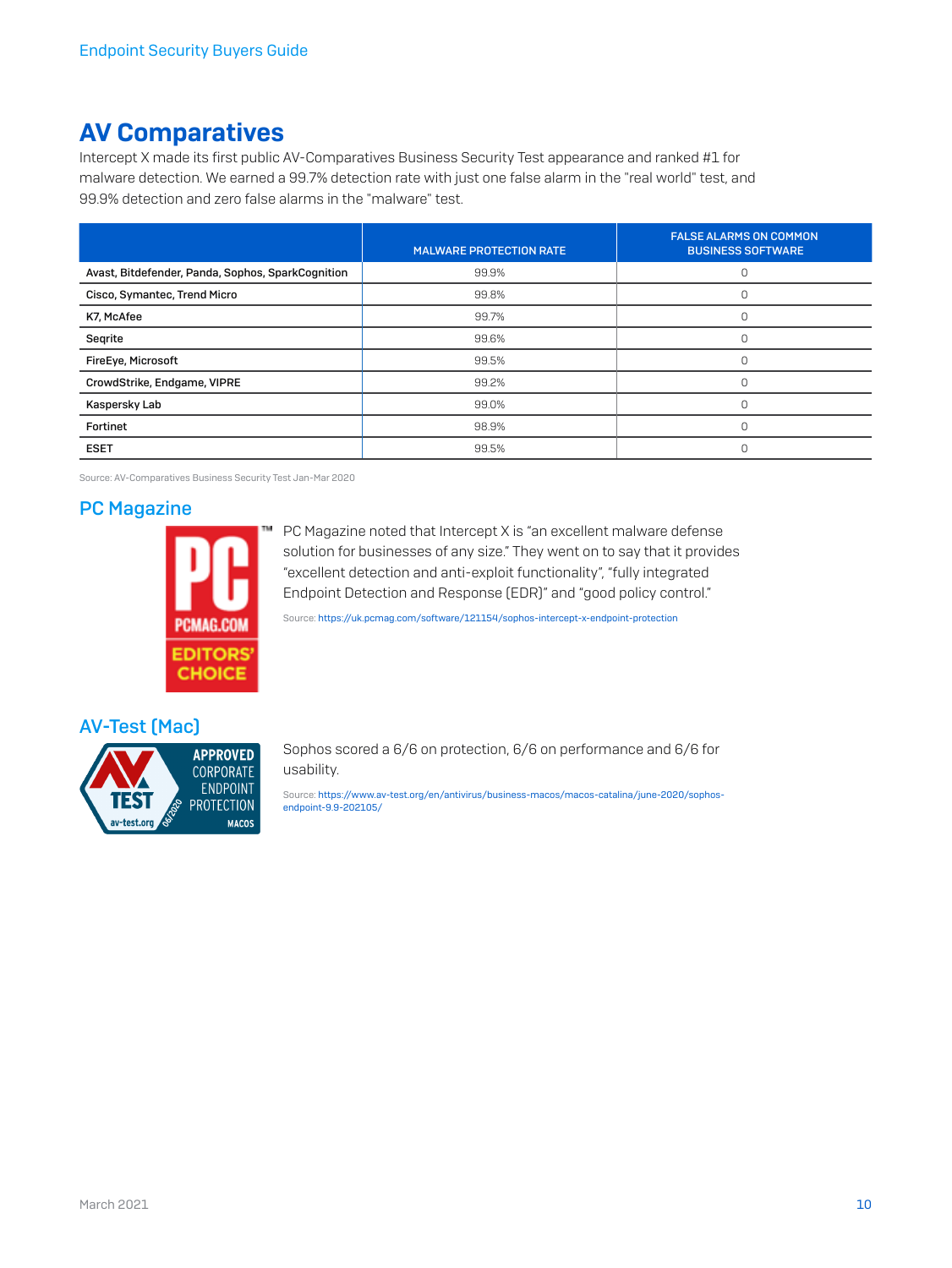### Intercept X Third Party Test Results and Top Analyst Reports

### [SE Labs](https://www.sophos.com/en-us/lp/se-labs.aspx)

- AAA Rated for Enterprise 100% total accuracy rating
- AAA Rated for SMB 100% total accuracy rating
- AAA Rated for Consumer 100% total accuracy rating

### [AV-Comparatives](https://www.av-comparatives.org/tests/business-security-test-march-april-2019-factsheet/)

**Ranked #1 for Malware Protection (99.9% detection, zero false alarms)** 

### MRG Effitas

- **Ranked #1 for [Malware Protection](https://secure2.sophos.com/en-us/security-news-trends/reports/mrg/malware-protection-assessment.aspx)**
- ▶ Ranked #1 for [Exploit Protection](https://secure2.sophos.com/en-us/security-news-trends/reports/mrg/exploit-protection.aspx)
- ▸ [100% block rate, 0 false positives 360 Degree Assessment](https://secure2.sophos.com/en-us/security-news-trends/reports/mrg/exploit-protection.aspx)

### [PC Magazine](https://uk.pcmag.com/software/121154/sophos-intercept-x-endpoint-protection)

**Editor's Choice** 

### AV-Test

- **[AV-Test \(macOS\): Perfect Score](https://www.av-test.org/en/antivirus/business-macos/macos-catalina/june-2020/sophos-endpoint-9.9-202105/)**
- **[AV-Test \(Android\): Perfect Score](https://www.av-test.org/en/antivirus/business-android/android/july-2020/sophos-intercept-x-for-mobile-9.6-203003/)**

#### **[Gartner](https://secure2.sophos.com/en-us/security-news-trends/reports/gartner/magic-quadrant-endpoint-protection-platforms.aspx)**

**Leader: 2020 EPP Magic Quadrant** 

### [Forrester](https://secure2.sophos.com/en-us/security-news-trends/reports/forrester-wave-endpoint-security-suites.aspx)

**Leader: 2019 Endpoint Security Wave** 

#### IDC

- **Leader: 2019-2020 Enterprise Mobility Management Marketscape**
- **Leader: 2020 Worldwide Mobile Threat Management Marketscape**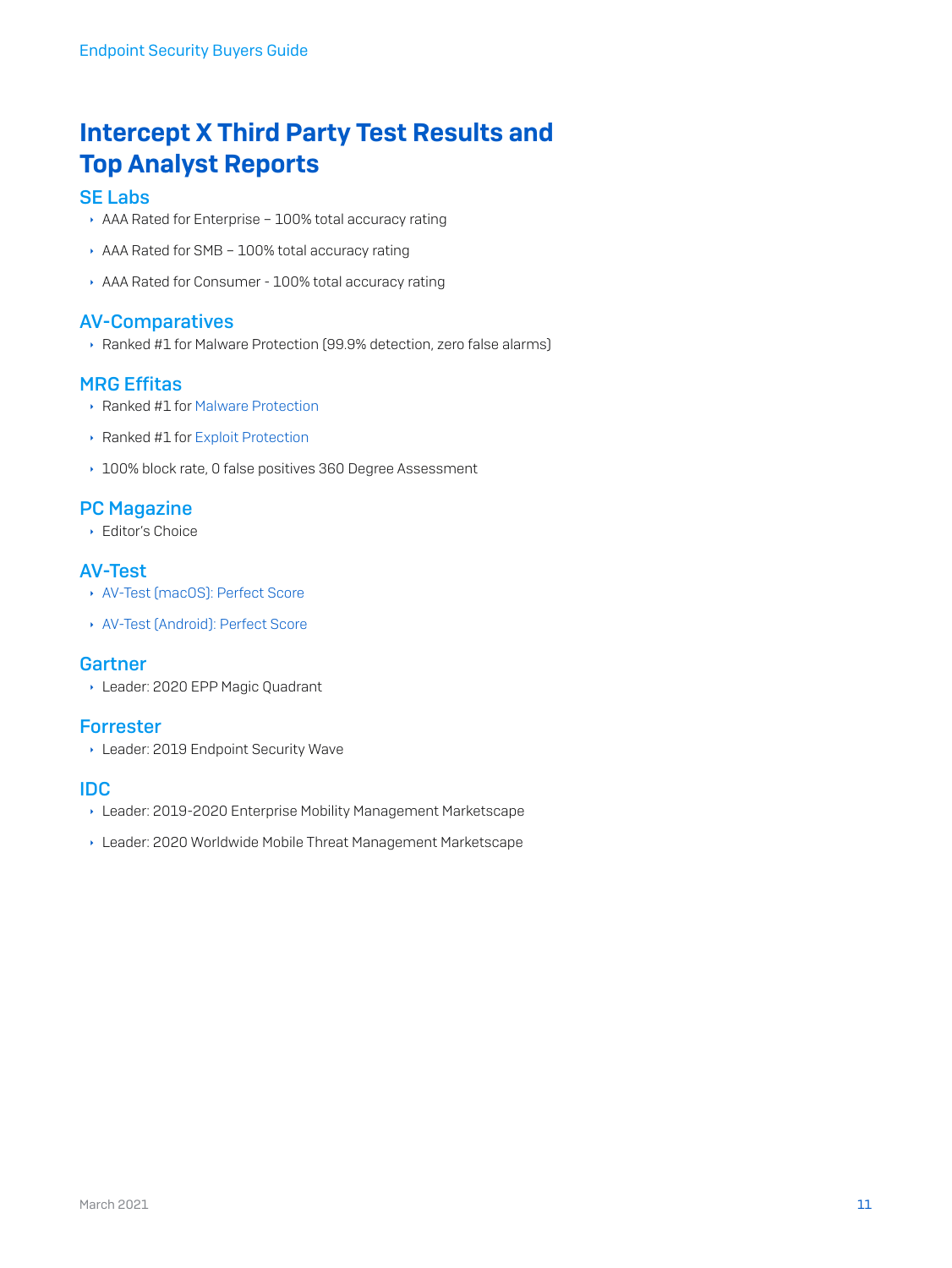### Extending Your Security: Consider Complete Protection

An endpoint security solution is just one part of an overall security strategy. Today's organizations are wise to look beyond the endpoint toward protecting the entire environment.

Ideally, a single vendor provides solutions that work together to give you consistent protection and policy enforcement throughout your organization. Working with a single vendor can provide better security, reduce administration, and lower costs.

Some specific technologies to consider along with endpoint protection include full disk encryption, mobile device management, mobile security, secure email gateway, specialized server or virtual machine protection, and Synchronized Security between endpoint and network devices.

### Extending Your Security: Endpoint Detection and Response

Sophos Intercept X Advanced is the first EDR solution designed for IT administrators and security analysts to solve IT operations and threat hunting use cases. It allows you to ask any question about what has happened in the past, and what is happening now on your endpoints. Hunt threats to detect active adversaries, or leverage for IT operations to maintain IT security hygiene. When an issue is found remotely respond with precision.

Ask detailed threat hunting and IT security operations questions such as:

- Are processes trying to make a network connection on non standard ports?
- $\rightarrow$  Which devices have known vulnerabilities, unknown services or unauthorized browser extensions?
- $\cdot$  Understand the scope and impact of security incidents
- **Detect attacks that may have gone unnoticed**
- $\rightarrow$  Search for indicators of compromise across the network
- $\cdot$  Prioritize events for further investigation
- **Analyze files to determine if they are a threat or potentially unwanted**
- Ì Confidently report on your organization's security posture at any given moment

### Next Level Visibility: Extended Detection and Response

Go beyond the endpoint and server, pulling in firewall, email and other data sources. Sophos XDR gives a holistic view of your organization's cybersecurity posture with the ability to drill down into granular detail when needed.

Ask and answer questions including:

- $\cdot$  Why is the office network connection slow?
- Are there unmanaged or unprotected devices across my estate?
- $\rightarrow$  Extend investigations to 30 days without needing to a bring a device back online
- ▸ Use ATP and IPS detections from the firewall to investigate suspect hosts and devices
- $\cdot$  Compare email header information with other indicators of compromise
- ▶ Look back 30 days for unusual activity on a missing or destroyed device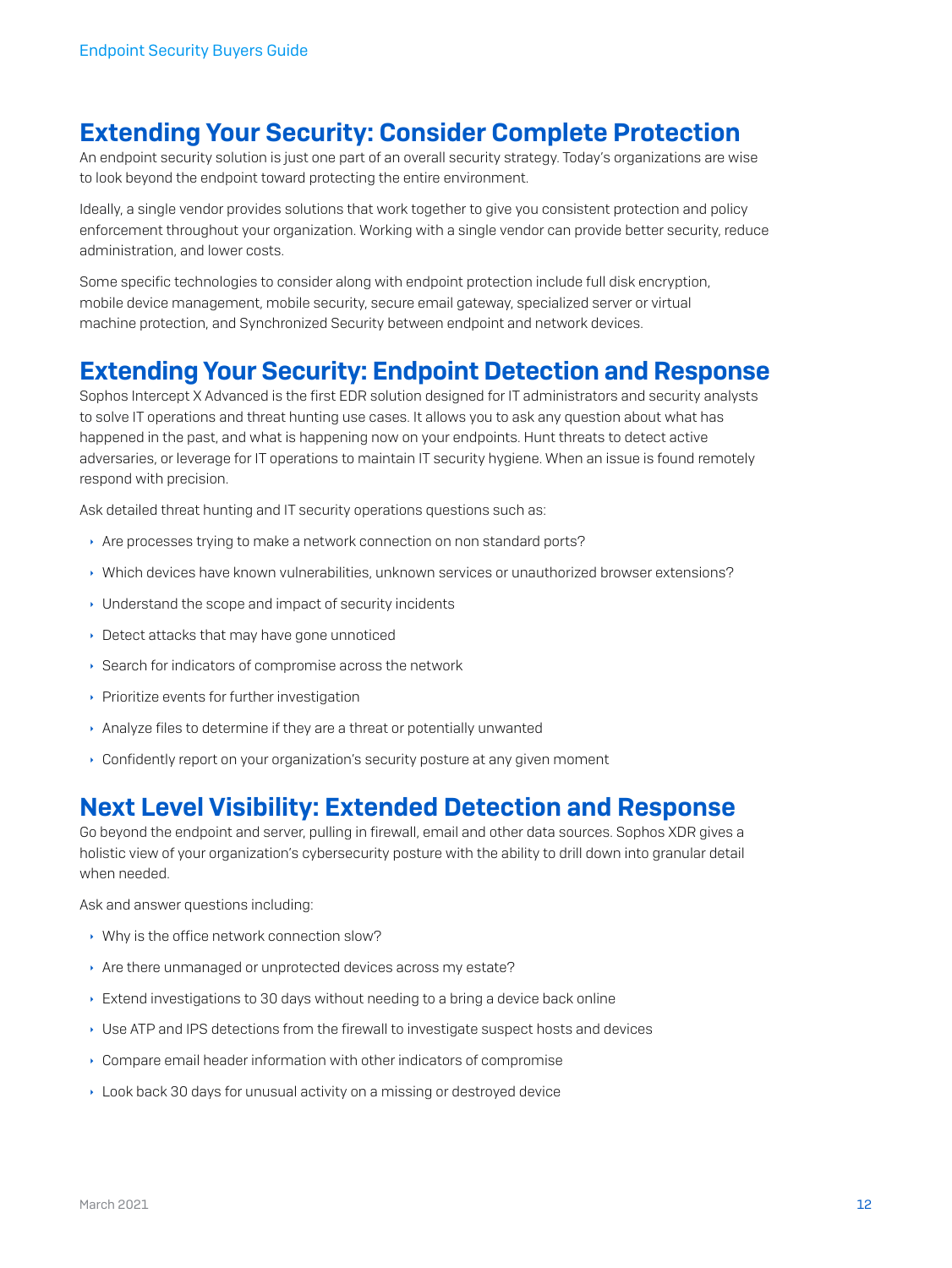Sophos Intercept X highlights include:

- $\cdot$  EDR combined with the strongest endpoint protection
- ▶ XDR that includes firewall, email and other data sources to give a complete picture of your environment
- Advanced, pre-written SQL queries to get the details you need
- **Deep Learning Malware Analysis to replicate the role of malware analysts**
- **In-demand curated threat intelligence from SophosLabs**
- $\cdot$  Machine learning detection and prioritization of suspicious events
- $\cdot$  Guided investigations that make EDR approachable yet powerful
- $\cdot$  Respond to incidents with a single click
- ▶ 24/7 Expert Coverage: Managed Threat Response

### 24/7 Expert Coverage: Managed Threat Response

Sophos MTR (Managed Threat Response) supports your organization with an experienced team of threat hunters and response experts who take targeted actions on your behalf to neutralize even the most sophisticated threats. Benefits include:

- $\cdot$  24/7 lead-driven threat hunting
- $\rightarrow$  Security health checks
- $\rightarrow$  Activity reporting
- **Direct call-in support and a dedicated response lead**
- $\rightarrow$  Advanced protection against the latest threats with Intercept X

| <b>FEATURES</b>                                                                                        | <b>INTERCEPT X</b><br><b>ADVANCED</b> | <b>INTERCEPT X</b><br><b>ADVANCED WITH</b><br><b>EDR</b> | <b>INTERCEPT X</b><br><b>ADVANCED WITH</b><br><b>XDR</b> | <b>INTERCEPT X</b><br><b>ADVANCED WITH</b><br><b>MTR STANDARD</b> | <b>INTERCEPT X</b><br><b>ADVANCED WITH</b><br><b>MTR ADVANCED</b> |
|--------------------------------------------------------------------------------------------------------|---------------------------------------|----------------------------------------------------------|----------------------------------------------------------|-------------------------------------------------------------------|-------------------------------------------------------------------|
| <b>Foundational protection</b><br>(inc. app control, behavioral<br>detection, and more)                |                                       |                                                          |                                                          |                                                                   |                                                                   |
| Next-gen protection<br>(inc. deep learning, anti-ransomware,<br>file-less attack protection, and more) |                                       |                                                          |                                                          |                                                                   |                                                                   |
| <b>EDR</b><br>(Endpoint detection and response)                                                        |                                       |                                                          |                                                          |                                                                   |                                                                   |
| <b>XDR</b><br>(Extended detection and response)                                                        |                                       |                                                          |                                                          | See note                                                          | See note                                                          |
| <b>Managed Threat Response</b><br>$MTR - 24/7/365$ threat hunting<br>and response service]             |                                       |                                                          |                                                          |                                                                   |                                                                   |
| <b>MTR Advanced</b><br>(Leadless hunting, dedicated<br>contact and more)                               |                                       |                                                          |                                                          |                                                                   |                                                                   |

Note: The MTR team will have the ability to leverage XDR data and functionality for MTR Advanced customers. However, MTR customers will be limited to EDR<br>functionality in their Sophos Central console, unless they purchase